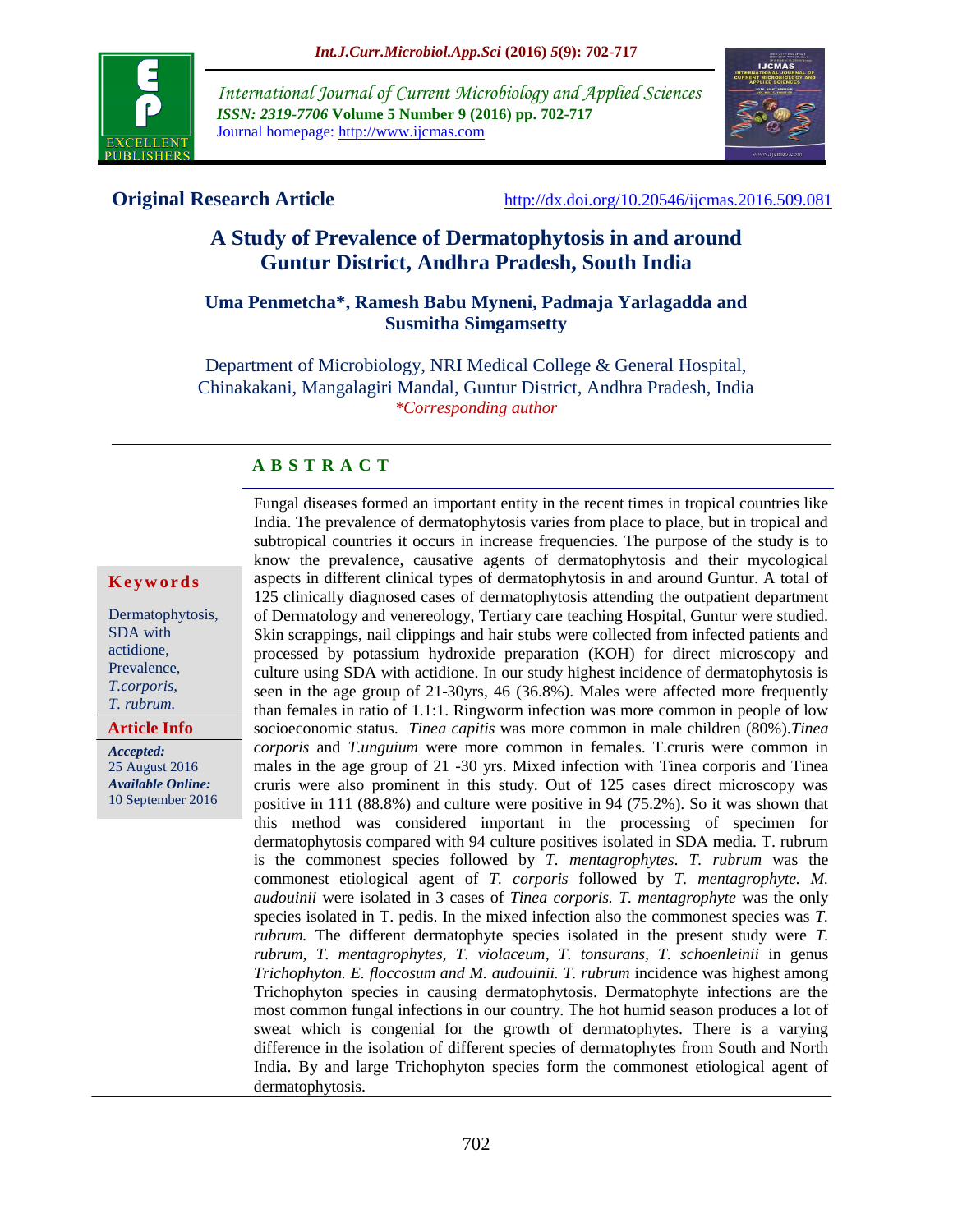# **Introduction**

Cutaneous infections are common diseases encountered in tropical countries, of which dermatophytosis are of particular concern in developing countries. This infection is prevalent in all age groups of both the sexes in our country and they seek physician advice mainly for the cosmetic reason. Dermatophytosis constitutes 16 to 75% of all mycological infections. It is commonly acquired due to hot humid climatic condition of our country. Overcrowding, low socioeconomic status, unhygienic living conditions, outdoor work, increased physical activity and excessive sweating predisposes to ring worm infection.

The Dermatophytes are a group of closely related fungi that have the capacity to invade the keratinized tissue (skin, hair, and nail) of humans and other animals to produce an infection, dermatophytosis, commonly referred to as ringworm. Infection is generally cutaneous and restricted to the nonliving cornified layers because of the inability of the fungi to penetrate the deeper tissues or organs of immunocompetent hosts. Reaction to a dermatophyte infection may range from mild to severe as a consequence of the hosts reactions to the metabolic products of the fungus, the virulence of the infecting strains or species, the anatomical location of the infection, and local environmental factors (Weitzman *et al.,* 1995).

Emmons (1934) has classified dermatophytes broadly into three genera. *Trichophyton*, *Microsporum* and *Epidermophyton.* There were numerous reports of the prevalence of dermatophytosis in different parts of India. It is with this background the present study was undertaken to know the prevalence, causative agents, predisposing factors in dermatophytosis and their mycological aspects in different clinical types of

### dermatophytosis in around Guntur. **Material and Methods**

The study was undertaken with a view to isolate and identify various species of the dermatophytes from the clinical specimens such as skin scrapping, nail clipping and hair stubs from 125 clinically suspected cases of dermatophytosis attending the outpatient department of Dermatology, Tertiary care teaching Hospital, Guntur, over a period of one year.

A detailed clinical history was taken from all patients after obtaining informed consent. It included age, sex, socioeconomic status, occupation, site of infection, duration of disease, history of similar illness in family, history of recurrence, lifestyle and history of associated diseases were elicited and recorded in proforma. Patients on antifungal treatment and non – dermatophyte fungal infections were excluded from the study. Depending on the clinical types of dermatophytosis and site of lesions, skin scrapings, nail clippings along with subungual debris and infected hair stubs were collected. The site of lesion were cleaned with 70% alcohol, allowed to dry then samples were collected using sterile scalpel blade in a sterile black paper folds and labelled with details of the patient. The collected samples were transported to the laboratory immediately without any delay for microscopic examination & culture.

Direct microscopic examination of the scraping placed on a microscopic slide with one or two drops of 20% potassium hydroxide  $\&$  a cover slip was applied. The sample was warmed by passing the slide several times over a flame of Bunsen burner & examined under microscope. A sample like nail clipping along with subungual debris was placed on a microscopic slide with few drops of 40% KOH and a cover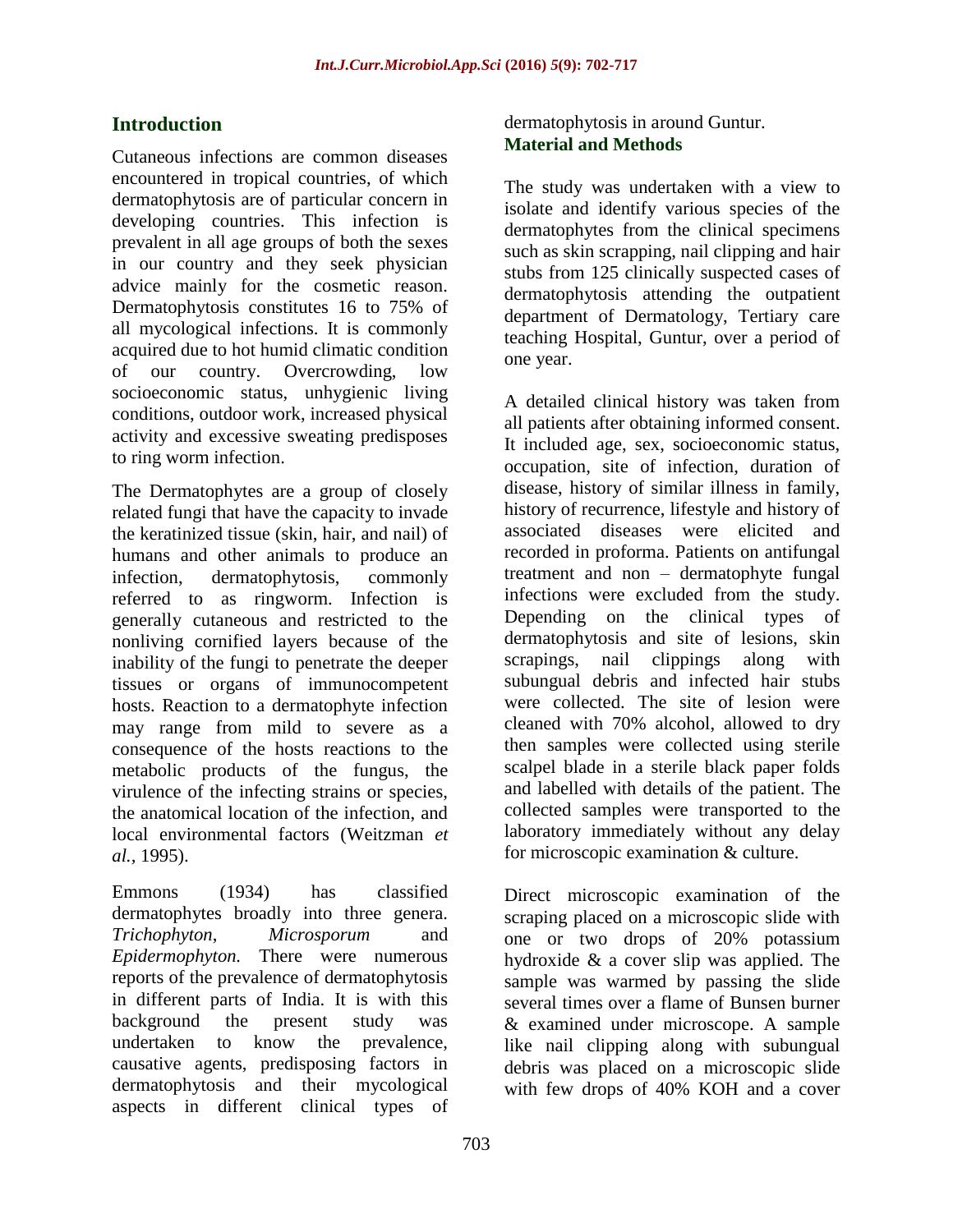slip was applied. The preparation was examined after 6 hours, so that the nails get dissolved in KOH & hyphae and / arthroconidia become clearly visible when examined under low  $(x10)$  and high  $(x40)$ power objective (Koneman *et al.,* 1997).

The culture was performed in two different sets of antibiotic incorporated Sabouraud dextrose agar (SDA) media, one with chloramphenicol 50mg/l and the other with cycloheximide 500mg/L and in addition to chloramphenicol and gentamicin (Emmons *et al*., 1977)

The cultures were incubated at  $25^{\circ}$ c for one to four weeks and checked twice in a week for any growth. In case of positive cultures identification of the causative agents was performed based on macroscopic & microscopic examination of culture isolates which include gross morphology of the fungal colony (texture, color, surface and reverse pigment, topography), rate of colony growth. Microscopic examination was done using Lactophenol cotton blue preparation. Fungal conidia (type of macroconidia, shape and size of microconidia) and accessory structures were studied using slide culture method. Special test like hair perforation test, urease production and slide culture were performed whenever necessary by standard technique (Forbes *et al*., 2002). In absence of growth even after four weeks, the culture was declared negative.

### **Results and Discussion**

Out of 125 samples collected, skin scrapings formed 104 (83.2%) samples, nail clippings were 16 (12.8%) and hair stubs 5(4%) (Table-1). Sex wise incidence of cases showed male predominance. The incidence in males was 66 (52.8%) and females 59 (47.2%). The male to female ratio was 1.1:1 (Table-2). Highest incidence was seen in the

age group of 21-30yrs 46(36.8%) followed by 11-20yrs age group and 31-40yrs age which had an incidence of 23 (18.4%) each. Age group of 41-50yrs had an incidence of 15 (12%), 51-60yrs age group 12 (19.6%) and 0-10 yrs age group has least incidence 6(4.8%) (Table-3). Categorisation of cases by socioeconomic status revealed that the incidence of ringworm infection was more in people of low socioeconomic status 85(68%) followed by 36 (28.8%) in middle socioeconomic status, and in high socioeconomic status it was least common 4 (3.2%) (Table-4). In this study 42% of patients which include both male and female cases were farmers in the age group of 21-40 yrs, who were in contact with soil as a part of their occupation. In our study, *Tinea capitis* was more common in male children (80%) and in age group of 0 -10 yrs (80%). *Tinea corporis* was found to be more common in females (60%) and in age group of 21 -30yrs (41.8%). *Tinea cruris* is more common in males (76%) and in age group of 21-30yrs (38.46%). *Tinea unguium* is common in females (56.25%) and in age group of 21-30yrs (37.21%). There was one female case of *T.pedis* in age group of 21 - 30yrs and 2 cases of *T. manuum*, one was a male, one was a female patient in age group of 21 -30 yrs. *Tinea barbae* was seen in 3 males in age group of 21-30yrs. Mixed infection with *T.corporis* and *T. cruris* was also prominent in this study. Of the 30 cases of mixed infection 19 were males (63.34%) and 11 were females (36.67%). The predominant age group of mixed infection was 21-30 yrs and 41-50 yrs each of (22.5%) incidence, (Table-5).

Out of 125 cases, direct microscopy was positive in 111 (88.8%) cases and culture positive in 93 (75.2%) cases. 85 cases (68%) were both KOH positive and culture positive. 20 cases (16%) were KOH positive but culture negative. Whereas 8 cases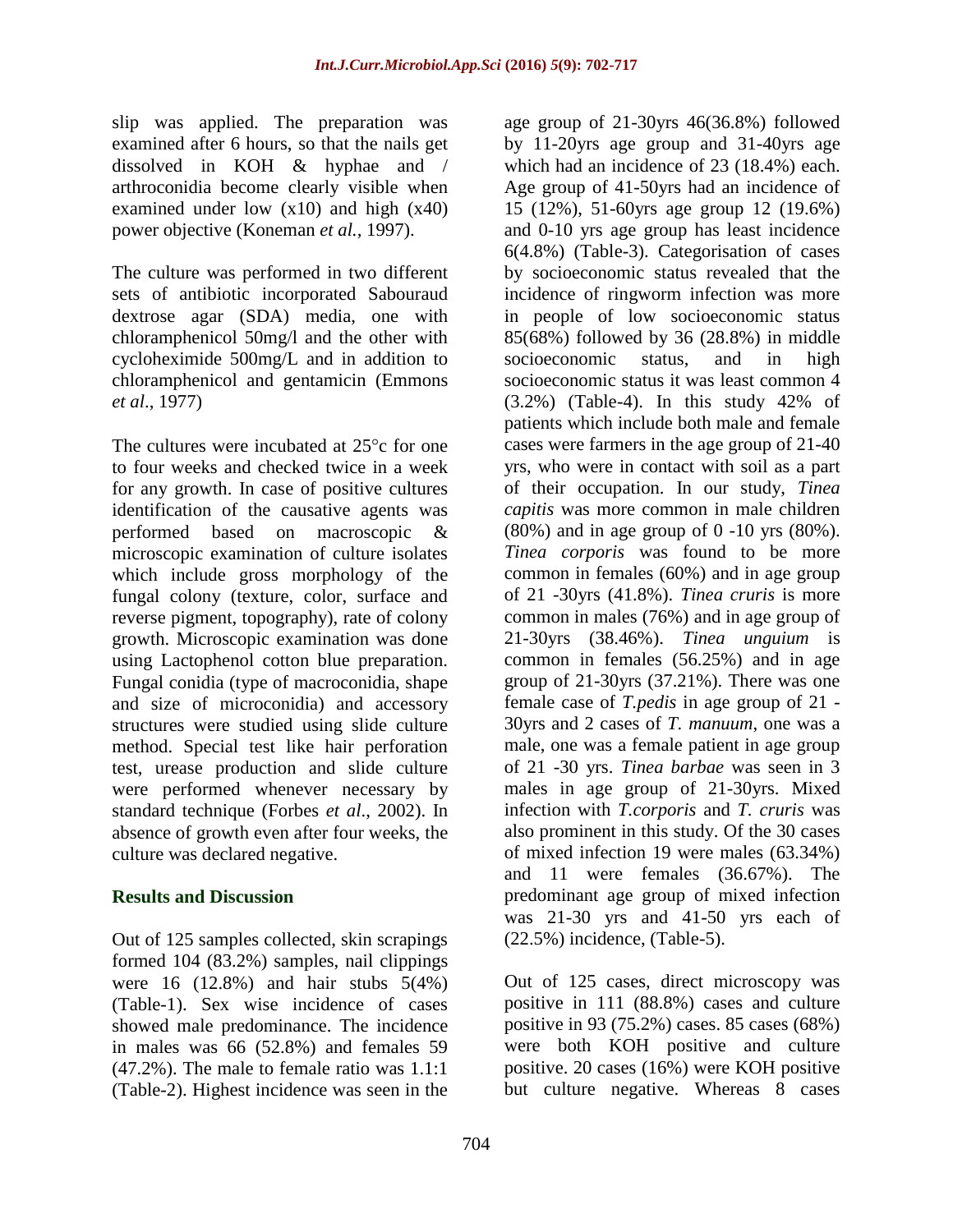(6.4%) were KOH negative but culture positive. 12 (9.6%) were both KOH and culture negative, (Table- 6). In our study, *T. rubrum* was the commonest pathogenic species isolated 32 (37.64%) followed by *T.mentagrophytes* 26(30.58%). *T. violaceum, T. tonsurans and T. verrucosum* with an incidence of 7.05% (each 6 isolates). There were two isolates of *T.schoenleinii* (2.35%), *Epidermophyton floccosum* in 4 (4.75%) and *M. audouinii* in 3 (3.53%) were isolated (Table- 7). Dermatophytes isolated from different clinical types (Table-8) showed that *T. rubrum* (16) was the most common pathogenic fungi in clinical type *T. corporis* followed by *T.mentagrophytes* (13), *T.tonsurans, T.verrucosum* were isolated in 3 cases each. *T. violaceum* and *T. schoenleinii* 2 cases each, of *T.corporis*, *M. audouinii* in 3 cases, *E. floccosum* in one case of *T. corporis* 55 (44%). In 16 cases (12.8%) of *T. unguium*, there were only 2 isolates of *T. rubrum*. In *T. cruris* 13 (10.4%) different dermatophyte species isolated were *T. rubrum* (3). *T.mentagrophytes* (2), *T. violaceum* (1),*T. tonsurans* (1), *Epidermophyton* (1). In 5(4%) cases of *T. capitis* 3 isolates were *T. violaceum*, *T. tonsurans* one, *T. verrucosum* (1). *T.mentagrophytes* was the only isolates of *T. pedis*. Among the two cases (1.6%) of *T. manuum*, *T. rubrum* was isolated from one case. Out of 3 cases (2.4%) of *T. barbae*, *T. rubrum* was isolated in 2 cases and *T.mentagrophytes* in one case. Mixed infection (*T. corporis* and *T. cruris*) was noticed in 30 cases (24.8%). The common species isolated were *T. rubrum* (9) followed by *T.mentagrophytes* (8), *T. tonsurans* (1), *T. verrucosum* (2) and *E. floccosum* was isolated in 2 cases.

Dermatophytosis is the most common fungal infection of human and is usually referred to as tinea (Latin for worm) or ring worm. The infection is characterised by another latin name to designate the area of the body involved *T. corporis, T cruris, T.capitis, T. barbae, T.unguium and T. manuum*. These fungi breakdown and utilize keratin as a source of nitrogen. The genus *Trichophyton* is capable of invading hair, skin & nail. The Genus *Microsporum* involve skin & hair and Genus *Epidermophyton* involve skin and nails.

In the present study, 125 clinically diagnosed cases of dermatophytosis attending Dermatology department were taken. Highest incidence was seen in the age group of 21 -30 yrs (36.8%) followed by 11- 20yrs and 31-40yrs age group (18.4%). Males (52.8%) are affected more than females (47.2%). Male to female ratio is 1.1:1 (Table 2,3). Similar findings were reported by Bose *et al.,*2013, Gupta *et al.,* 2014, Ramaraj V *et al*.,2016. The increase incidence in males may be due to outdoor work, increase physical activity in hot humid climate, excessive sweating, poor hygienic conditions and wearing of occlusive clothing, predisposes to ring worm infection. In our study, dermatophyte infection was more common in people of low socioeconomic status 85 (68%). Most of the male and female cases under this category were daily wage labourers and farmers who work outdoor and are more exposed to soil as a part of their occupation, which in turn predisposes to dermatophyte infection. Similar finding were reported by Ranganathan *et al.,* 1995; Poluri *et al.,* 2015; a high incidence of dermatophyte infection was observed in low socioeconomic group of people 35% and 67.74% in their study.

In the present study, *Tinea capitis* was more common in male children 0-10yrs (80%). *Tinea corporis* 33 (60%) in females and in the age group of  $21-30$ yrs  $23$   $(41.8%)$  and 31 - 40yrs 13 (23.6%) was commonly seen around waistline of females who wear sarees and work outdoor in our study. T. unguium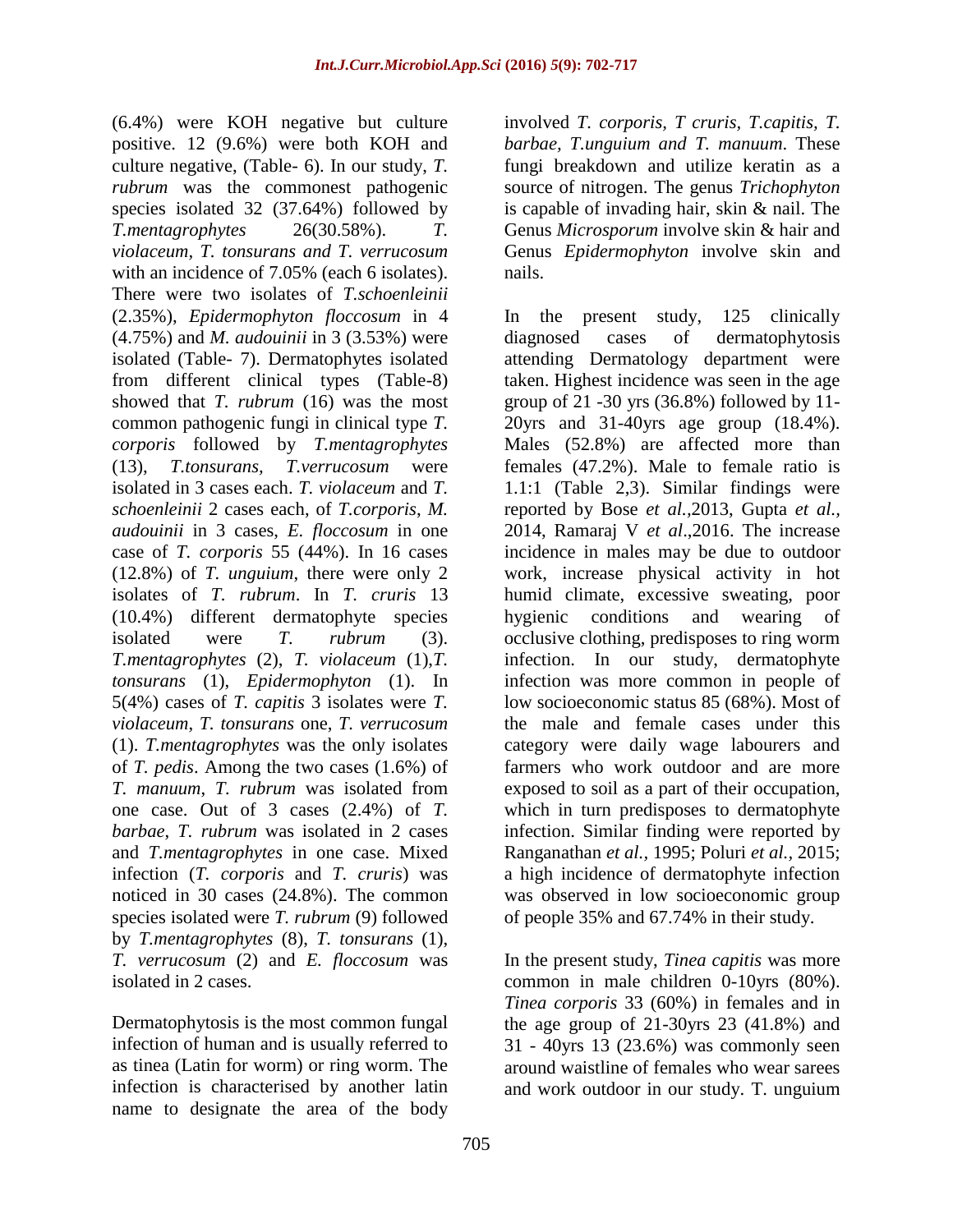was found to be more common in females 9(56.25%). *Tinea cruris* was more common in males 10 (76%). However some workers found *Tinea cruris* as the commonest clinical type, Damle *et al.,* 1981 and Singh *et al.,* 1981. The commonest age group for *T.corporis* and *T. cruris* was 21 -30 yrs in both males and females. Our findings is in accordance with Poluri *et al.,* 2015; Sudha *et al.,* 2016 and Kanwar *et al.,* 2001 study. All *Tinea capitis* cases were in the age group of 0-10 yrs in our study. This corresponds to the study by Sudha *et al.,* 2003 and Philpo, 1997 in which he reported that *Tinea capitis* was a disease of children. It is said that pubertal changes in harmones results in acidic sebaceous gland secretions which is

responsible for decrease in incidence of *Tinea capitis* in adults. T. unguium was found to be more common in females in our study may be due to more exposure to water as part of their daily work. In a study conducted by Gupta *et al.,* 2014 and Reena Ray Ghosh *et al.,* 2014, *Tinea unguium* was the commonest clinical type observed (52%) and (74.58%) followed by *Tinea corporis* (25%) & (8.65%). *T. cruris* was more common in males than females in our study (76%) which corresponds to Sudha *et al.,* 2016 and Kanwar *et al.,* 2001, study. Who also showed the incidence of *T. cruris* common in males 20.8%, 15.6% respectively.

#### **Table.1** Categorical distribution of clinical samples

| <b>Type of Specimens</b> | <b>Number of cases</b> | <b>Percentages</b> |  |  |  |
|--------------------------|------------------------|--------------------|--|--|--|
| <b>Skin scrapings</b>    | 104                    | 83 2               |  |  |  |
| <b>Nail clippings</b>    |                        | 12.8               |  |  |  |
| <b>Hair stubs</b>        |                        |                    |  |  |  |
| <b>Total</b>             |                        |                    |  |  |  |

| Age in years | <b>Number of cases</b> | <b>Percentages</b> |
|--------------|------------------------|--------------------|
| $0 - 10$     |                        | 4.87               |
| $11 - 20$    | 23                     | 18.4               |
| $21 - 30$    | 46                     | 36.8               |
| 31-40        | 23                     | 18.4               |
| $41 - 50$    | 15                     | 12                 |
| 51-60        | 12                     | 9.6                |
| <b>Total</b> | 125                    | 100                |

#### **Table.2** Age wise distribution of cases

#### **Table.3** Distribution of cases by socioeconomic status wise

| Low socioeconomic | Middle               | High socioeconomic | Total |
|-------------------|----------------------|--------------------|-------|
| status            | socioeconomic status | status             |       |
| Number of cases   | Number of cases      | Number of cases    |       |
| 85<br>68%)        | 36 (28.8%)           | 4 (3.2%)           |       |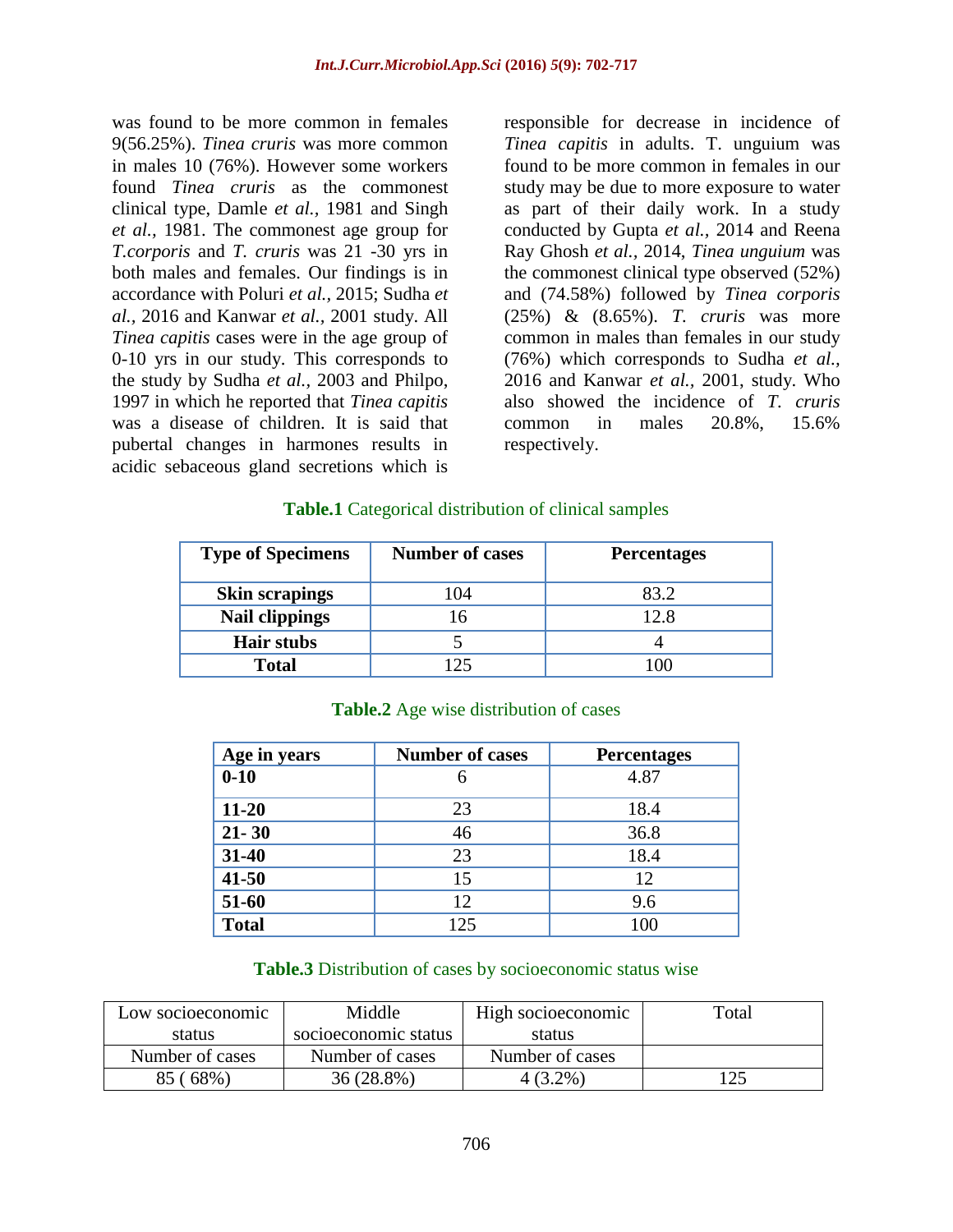

**Fig.1** Categorical distribution of clinical samples

**Fig.2** Sex wise distribution of cases





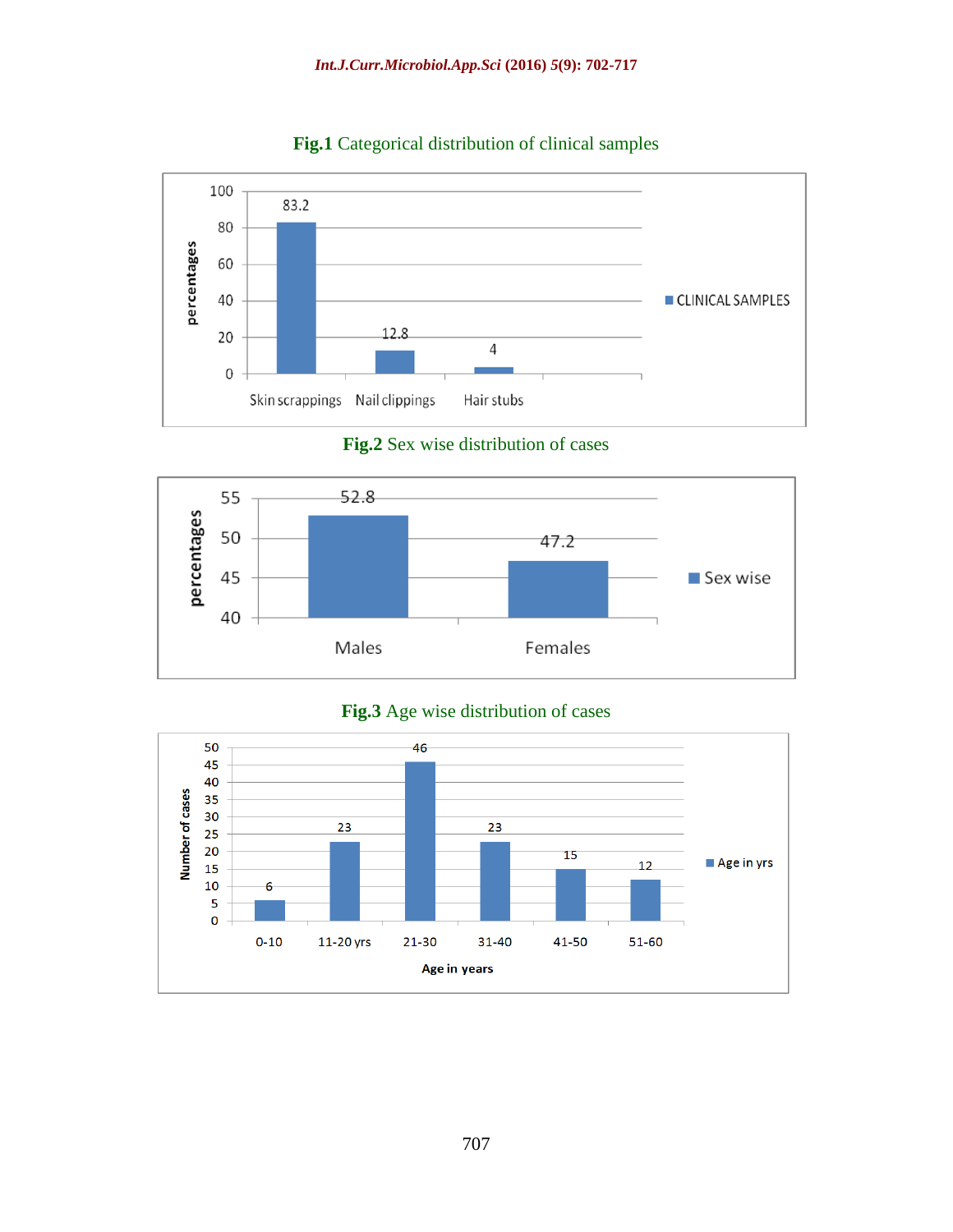| S.No | <b>Clinical types</b> | Age group in years       |                          |                          |                          |                          |                          |                          | <b>Sex wise</b> |              |
|------|-----------------------|--------------------------|--------------------------|--------------------------|--------------------------|--------------------------|--------------------------|--------------------------|-----------------|--------------|
|      |                       | $0 - 10$                 | $11-20$                  | $21 - 30$                | $31-40$                  | $41 - 50$                | 51 &                     | Male                     | Female          |              |
|      |                       |                          |                          |                          |                          |                          | above                    |                          |                 |              |
| 1.   | T. corporis           | $\overline{2}$           | 8 (14.5%)                | 23                       | 13                       | 6                        | $3(5.4\%)$               | 22 (40%)                 | 33 (60%)        | 55(44%)      |
|      |                       | $(3.6\%)$                |                          | $(41.8\%)$               | $(23.6\%)$               | $(10.9\%)$               |                          |                          |                 |              |
| 2.   | T. cruris             |                          | 3(23%)                   | 5                        | 3(23.7%)                 | $1(7.6\%)$               | $1(7.6\%)$               | 10(76%)                  | 3(23%)          | $13(10.4\%)$ |
|      |                       |                          |                          | (38.46%)                 |                          |                          |                          |                          |                 |              |
| 3.   | T. unguium            | $\overline{a}$           | 5                        | 6(37.2%)                 | 2(12.5%)                 | 1(6.25%)                 | $\overline{2}$           | 7(13.75%)                | 9               | $16(12.8\%)$ |
|      |                       |                          | (31.25%)                 |                          |                          |                          | (7.25%)                  |                          | (56.25%)        |              |
| 4.   | T. capitis            | $\overline{4}$           | 1(20%)                   | $\overline{\phantom{0}}$ |                          | $\overline{\phantom{0}}$ |                          | 4(80%)                   | 1(20%)          | 5(4%)        |
|      |                       | $(80\%)$                 |                          |                          |                          |                          |                          |                          |                 |              |
| 5.   | T. pedis              | $\overline{\phantom{0}}$ | $\overline{\phantom{a}}$ | $1(100\%)$               | $\overline{\phantom{a}}$ | $\overline{\phantom{a}}$ |                          | $\overline{\phantom{0}}$ | $1(100\%)$      | $1(0.8\%)$   |
| 6.   | T. manuum             | $\overline{\phantom{0}}$ | $\overline{\phantom{a}}$ | $2(100\%)$               | $\overline{\phantom{a}}$ | $\overline{\phantom{a}}$ |                          | $1(50\%)$                | $1(50\%)$       | $2(1.6\%)$   |
| 7.   | T. barbae             | $\qquad \qquad -$        | $\overline{\phantom{a}}$ | $3(100\%)$               | $\overline{a}$           | $\overline{\phantom{a}}$ | $\overline{\phantom{a}}$ | $3(100\%)$               |                 | $3(2.4\%)$   |
| 8.   | Mixed type.           | $\overline{\phantom{0}}$ | 6                        | 7(22.5%)                 | 5                        | 7(22.5%)                 | 7(22.5)                  | 20 (60.5%)               | 11              | 30(24.8%)    |
|      | T.corporis            |                          | (19.35%)                 |                          | $(16.12\%)$              |                          |                          |                          | (35.48%         |              |
|      | $+T$ . cruris         |                          |                          |                          |                          |                          |                          |                          |                 |              |
|      | Total                 | 6                        | 23                       | 46                       | 23                       | 15(12%)                  | 15(12%)                  | 66                       | 59              | 125 (100%)   |
|      |                       | $(4.8\%)$                | $(18.4\%)$               | $(36.8\%)$               | $(18.4\%)$               |                          |                          | $(52.8\%)$               | (47.2%)         |              |

# **Table.4** Correlation of clinical types age and sex wise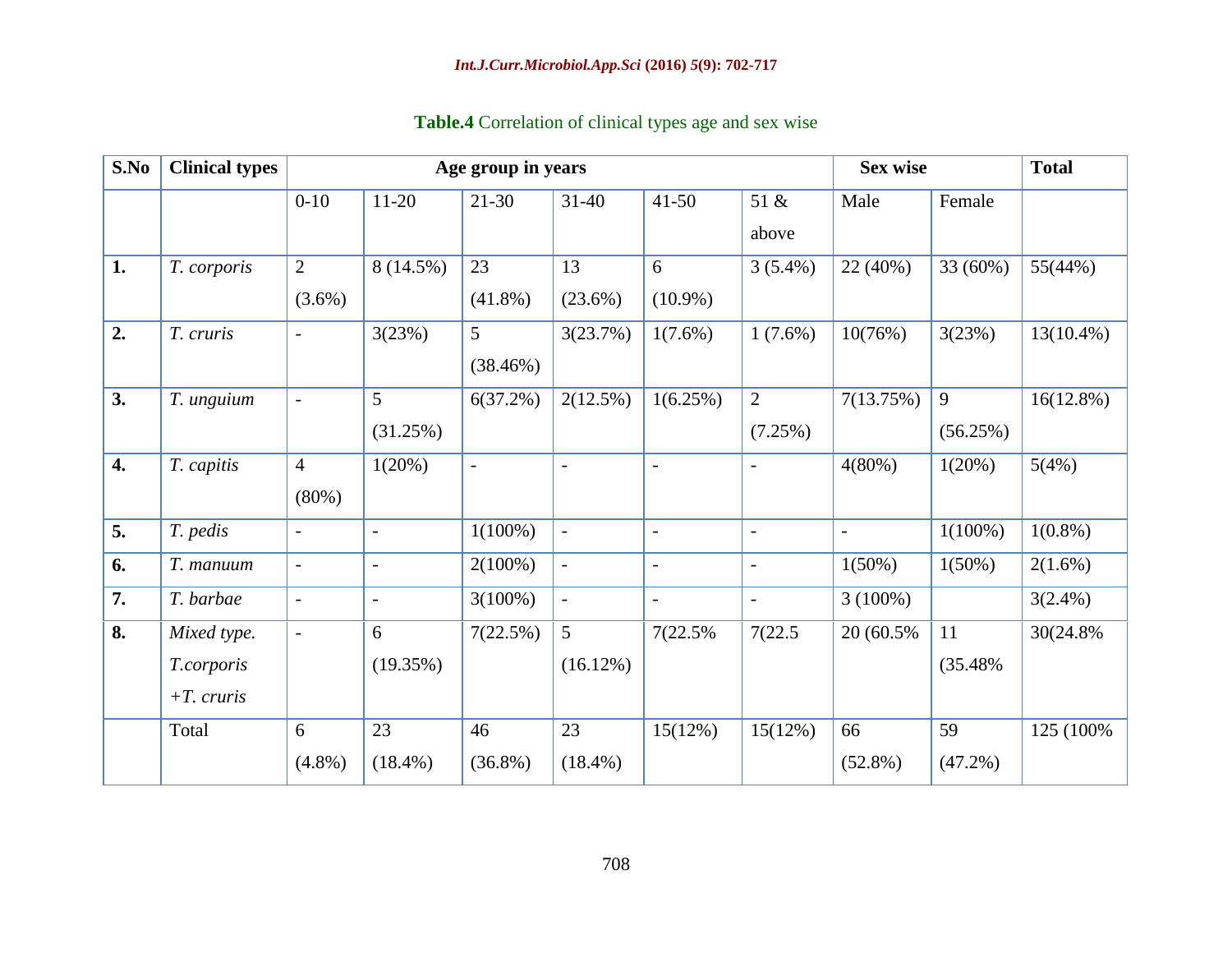#### *Int.J.Curr.Microbiol.App.Sci* **(2016)** *5***(9): 702-717**

| S.             | <b>Clinical</b> | <b>Number</b>  | <b>Total</b>           | <b>Total</b>        | <b>KOH</b>                 | <b>KOH</b>          | <b>KOH</b>                 | <b>KOH</b>                        |
|----------------|-----------------|----------------|------------------------|---------------------|----------------------------|---------------------|----------------------------|-----------------------------------|
| N <sub>0</sub> | types           | of cases       | <b>KOH</b><br>positive | culture<br>positive | positive<br>culture        | positive<br>culture | negative<br><b>Culture</b> | <b>Negative</b><br><b>Culture</b> |
|                |                 |                |                        |                     | positive                   | negative            | positive                   | <b>Negative</b>                   |
| 1.             | T. corporis     | 55             | 51                     | 43                  | 40                         | 10(18.19)           | 3(5.45%)                   | 2(3.63%)                          |
|                |                 |                |                        |                     | (72.7%)                    | $\%$ )              |                            |                                   |
| 2.             | T.cruris        | 13             | 13                     | 11                  | 11                         | 2(15.38)            |                            |                                   |
|                |                 |                |                        |                     | $(84.62\%)$                | $%$ )               |                            |                                   |
| 3.             | T. unguium      | 16             | 6                      | $\overline{2}$      | (6.25%<br>$\mathbf{1}$     | 5(31.25)            | 1(6.25%)                   | 9(56.25)                          |
|                |                 |                |                        |                     |                            | $%$ )               |                            | $%$ )                             |
| 4.             | T.capitis       | 5              | 5                      | 5                   | $(80\%)$<br>$\overline{4}$ |                     | $1(20\%)$                  | $\overline{\phantom{a}}$          |
| 5.             | T. pedis        |                |                        | 1                   | $\overline{\phantom{a}}$   |                     |                            | $\overline{\phantom{a}}$          |
| 6.             | T. manuum       | $\overline{2}$ | $\overline{2}$         | $\overline{2}$      |                            |                     |                            |                                   |
| 7.             | T. barbae       | 3              | 3                      | 3                   | 3                          |                     |                            |                                   |
| 8.             | Mixed type      | 30             | 30                     | 27                  | 24 (80%)                   | $3(9.68\%)$         | $2(6.45\%)$                | 1(3.23%)                          |
|                | Total           | 125            | 111(88.8               | 94(75.2)            | 85(68%)                    | 20(16%)             | $8(6.4\%)$                 | $12(9.6\%)$                       |
|                |                 |                | $%$ )                  | $%$ )               |                            |                     |                            |                                   |

# **Table.5** Identification of Dermatophytes by Microscopy and culture wise among clinical types

**Table.6** Incidence of dermatophytes species wise

| S. No. | Dermatophyte     | Number of isolates / |
|--------|------------------|----------------------|
|        | species          | percentages          |
| 1.     | T. rubrum        | 32 (37.64%)          |
| 2.     | T.mentagrophytes | 26 (30.58%)          |
| 3.     | T. violaceum     | $6(7.06\%)$          |
| 4.     | T. tonsurans     | $6(7.06\%)$          |
| 5.     | T. schoenleinii  | 2(2.35%)             |
| 6.     | T. verrucosum    | $6(7.06\%)$          |
| 7.     | M. audouinii     | 3(3.53%)             |
| 8.     | E.floccosum      | 4(4.37%)             |
|        | Total 125 cases  | 85 (100%)            |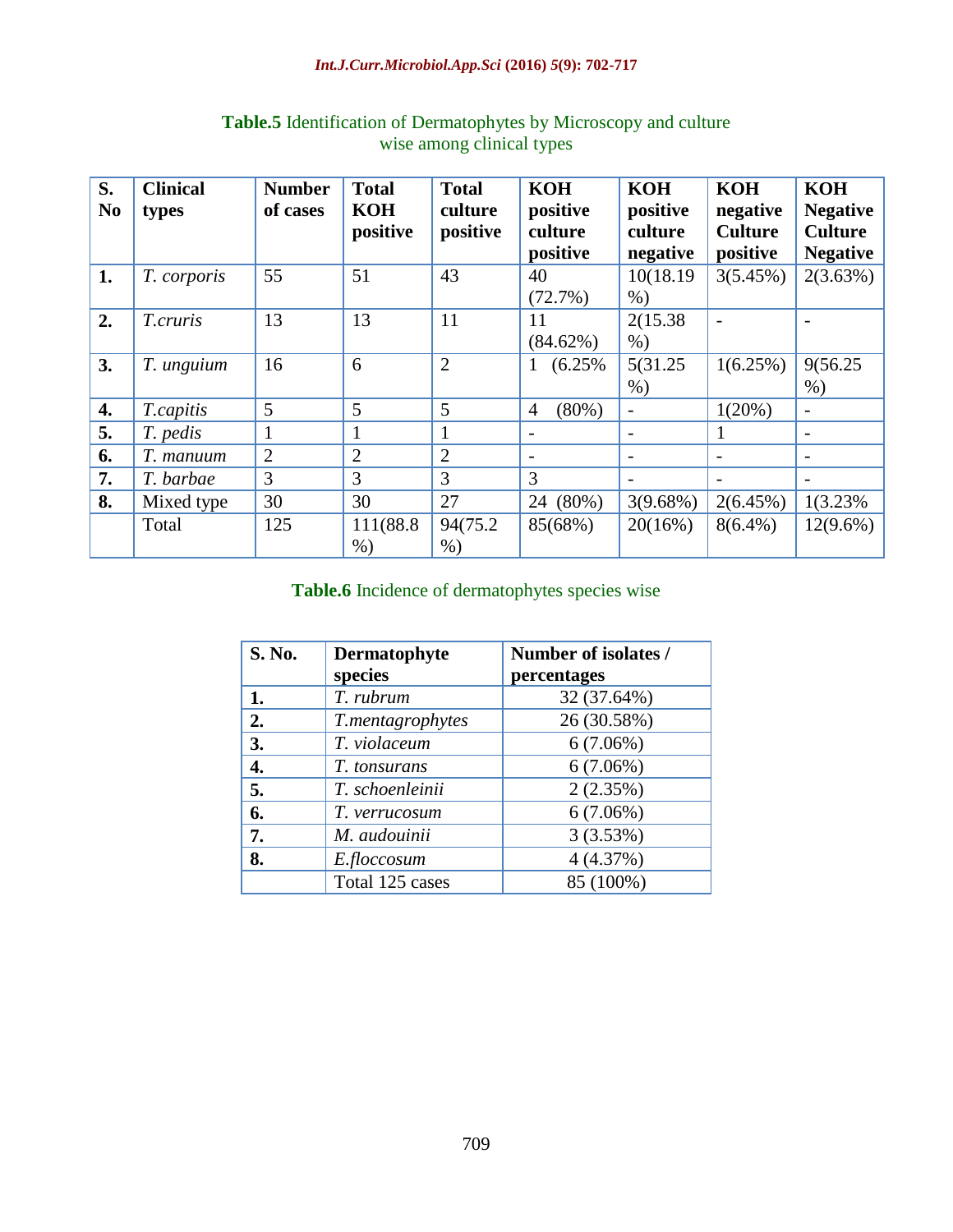| S.No. | <b>Clinical types</b>              | <b>Number</b>    | <b>T.</b><br>rubrum | <b>T.mentagrophytes</b>  | T.<br>violaceum          | T.<br>tonsurans          | T.<br>schoenleinii       | T.<br>verrucosum         | M.audouinii              | E.floccosum              |
|-------|------------------------------------|------------------|---------------------|--------------------------|--------------------------|--------------------------|--------------------------|--------------------------|--------------------------|--------------------------|
| 1.    | T. corporis                        | 55(44%)          | 16                  | 13                       | 2                        | 3                        | 2                        | 3                        | 3                        |                          |
| 2.    | T. cruris                          | 13<br>$(10.4\%)$ | 3                   | $\overline{2}$           | 1                        | 1                        |                          |                          | $\overline{\phantom{0}}$ |                          |
| 3.    | T. unguium                         | 16<br>$(12.8\%)$ | $\overline{2}$      |                          |                          |                          |                          |                          |                          |                          |
| 4.    | T. capitis                         | 5(4%)            |                     | $\overline{\phantom{a}}$ | 3                        | 1                        | $\overline{\phantom{a}}$ | $\mathbf{1}$             | $\overline{\phantom{a}}$ | $\overline{\phantom{a}}$ |
| 5.    | T.pedis                            | $1(0.8\%)$       |                     |                          |                          |                          |                          | $\overline{\phantom{a}}$ |                          | $\overline{\phantom{a}}$ |
| 6.    | T.manuum                           | $2(1.6\%)$       |                     | $\overline{\phantom{a}}$ | $\overline{\phantom{a}}$ | $\overline{\phantom{a}}$ | $\overline{\phantom{a}}$ | $\overline{\phantom{a}}$ | $\overline{\phantom{a}}$ | $\overline{\phantom{a}}$ |
| 7.    | T.barbae                           | $3(2.4\%)$       | $\overline{2}$      |                          | $\overline{\phantom{a}}$ | $\overline{\phantom{a}}$ | $\overline{\phantom{a}}$ | $\overline{\phantom{a}}$ | $\overline{\phantom{a}}$ | $\overline{\phantom{a}}$ |
| 8     | Mixed type.<br>T.corporis+T.cruris | 30<br>$(24.8\%)$ | 9                   | 8                        | $\overline{a}$           | $\mathbf{1}$             | $\overline{\phantom{a}}$ | $\overline{2}$           | $\overline{\phantom{a}}$ | $\overline{2}$           |
|       | Total cases                        | 125<br>$(100\%)$ | 32<br>(37.64%)      | 26 (30.58%)              | 6(7.05%)                 | $6(7.05\%)$              | 2(2.35%)                 | $6(7.05\%)$              | 3(3.53%)                 | 4(4.75%)                 |

# **Table.7** Dermatophytes isolated from different clinical types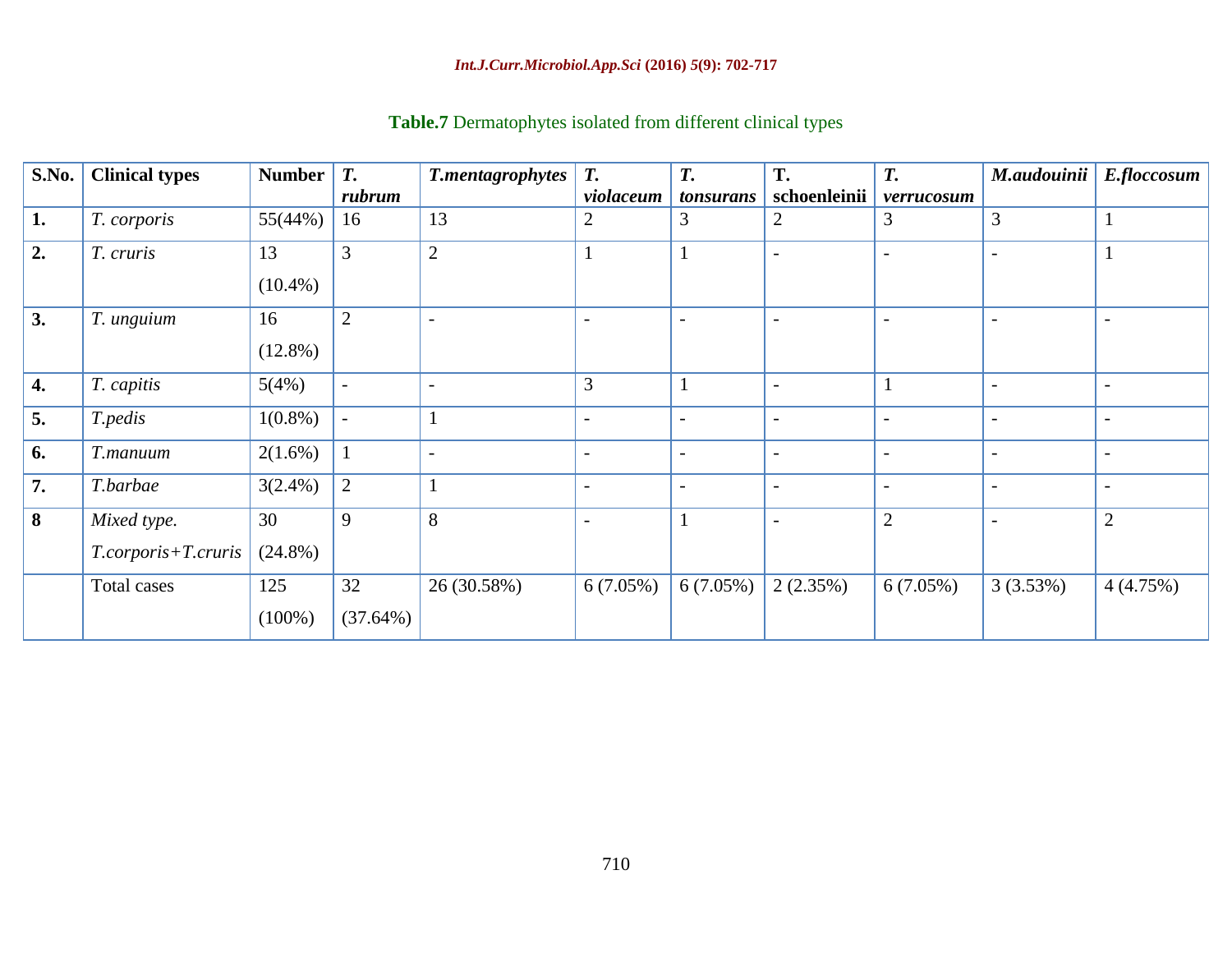|  |  | Table.8 Reports of dermatophytosis in India |  |  |
|--|--|---------------------------------------------|--|--|
|  |  |                                             |  |  |

|                                              | Isolates with percentages if given |                                   |                            |                                        |                          |                           |                              |                    |                |
|----------------------------------------------|------------------------------------|-----------------------------------|----------------------------|----------------------------------------|--------------------------|---------------------------|------------------------------|--------------------|----------------|
| <b>Author</b>                                | <b>Region, Year</b><br>of study,   | Commo<br>nest<br>clinical<br>type | $\overline{T}$ .<br>rubrum | T.menta<br>grophyt<br>$\mathfrak{e}_s$ | T.<br>violace<br>$\mu$ m | $T_{\rm{L}}$<br>tonsurans | T. schoenleinii              | Epiderm<br>ophyton | Microsporum    |
| <b>Mathur</b><br>et al                       | Central Nepal,<br>2012             | T.corpor<br>is (47%)              | 25%                        | 8.8%                                   | $\blacksquare$           | 25%                       | T.verrucosum<br>$(30.6\%)$   | $\blacksquare$     | $\blacksquare$ |
| Bose et al                                   | Maharashtra, 20<br>13              | T.<br>corporis<br>(42%)           | 33.33%                     | 21.33%                                 | $\blacksquare$           | $\overline{a}$            |                              | 3.29%              | 2.19%          |
| Gupta et<br><i>al</i>                        | Central India,<br>2014             | T.ungui<br>um,<br>(52%)           | 26.9%                      | 11.5%                                  | $\blacksquare$           | 3.8%                      | T.verrucosum<br>$(5.7\%)$    | 1.9%               | $\blacksquare$ |
| Reena<br><b>Roy</b><br>Ghosh et<br><i>al</i> | West Bengal,<br>2014               | T.<br>unguium<br>74.58%           | 22.2%                      | 21.16%                                 | 2.11%                    | T.saudanen<br>se 4.76%    | T.schoenleinii<br>$(6.34\%)$ | 4.23%              | 13.7%          |
| Poluri et<br>al                              | Nalgonda, Telan<br>gana, 2015      | $T_{\cdot}$<br>corporis<br>38.71% | 58.06%                     | 22.58%                                 | 6.45%                    | 3.22%                     | 3.22%                        | 6.45%              | $\blacksquare$ |
| Ramraj<br>V et al                            | Tamilnadu,<br>2016                 | $T_{\cdot}$<br>corporis<br>63.27% | 48.95%                     | 44.75%                                 | $\blacksquare$           | 3.05%                     | $\blacksquare$               | 0.70%              | 2.1%           |
| <b>Present</b><br>study                      | Guntur, Andhra<br>Pradesh          | T.corpor<br>is $(44%)$            | 37.64%                     | 30.58%                                 | 7.05%                    | 7.05%                     | 2.35%                        | 4.75               | 3.53%          |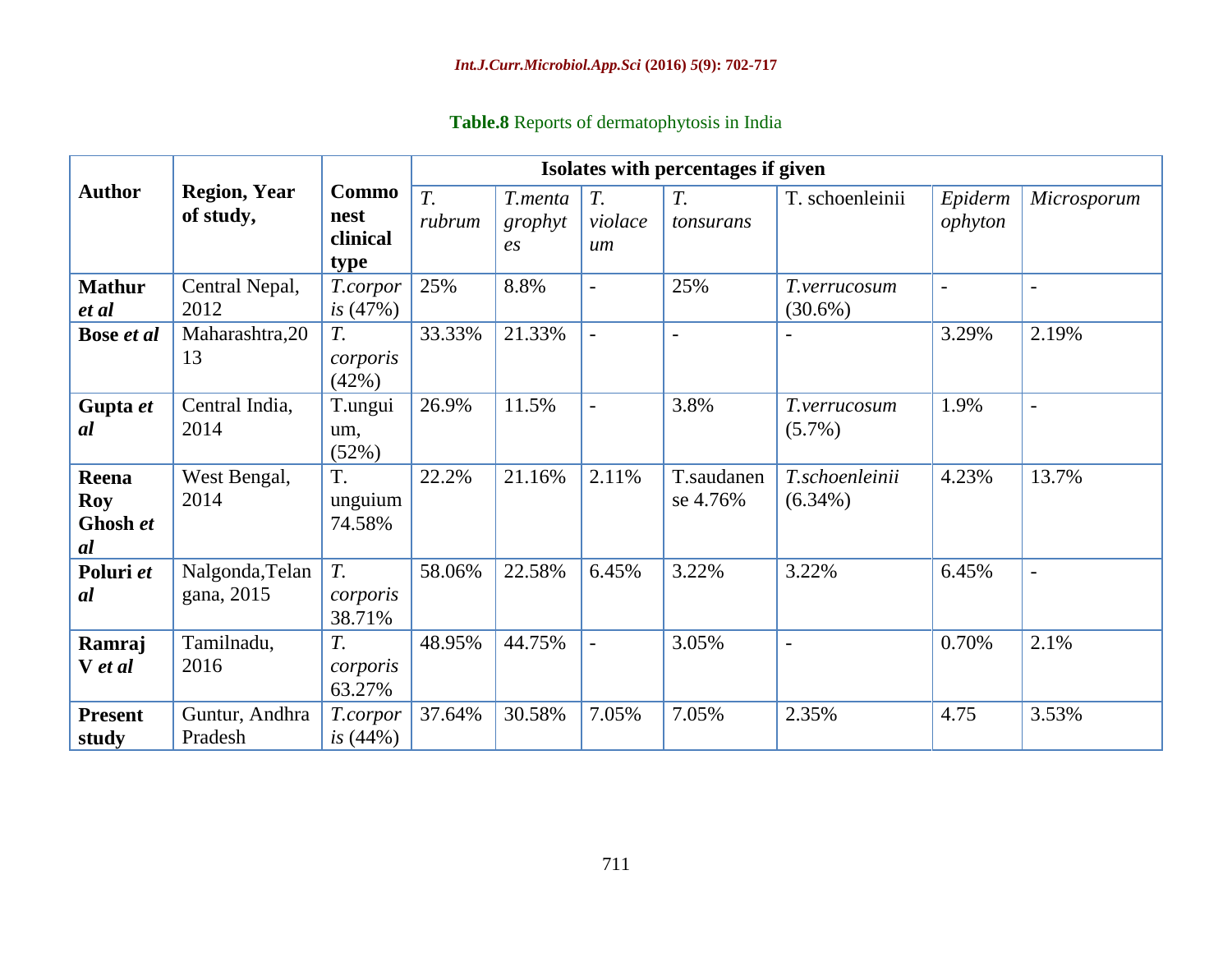

**Fig.4** Incidence of dermatophytes species wise

Images of dermatophytosis - Clinical cases, KOH mount and clinical isolates with LPCB mounts

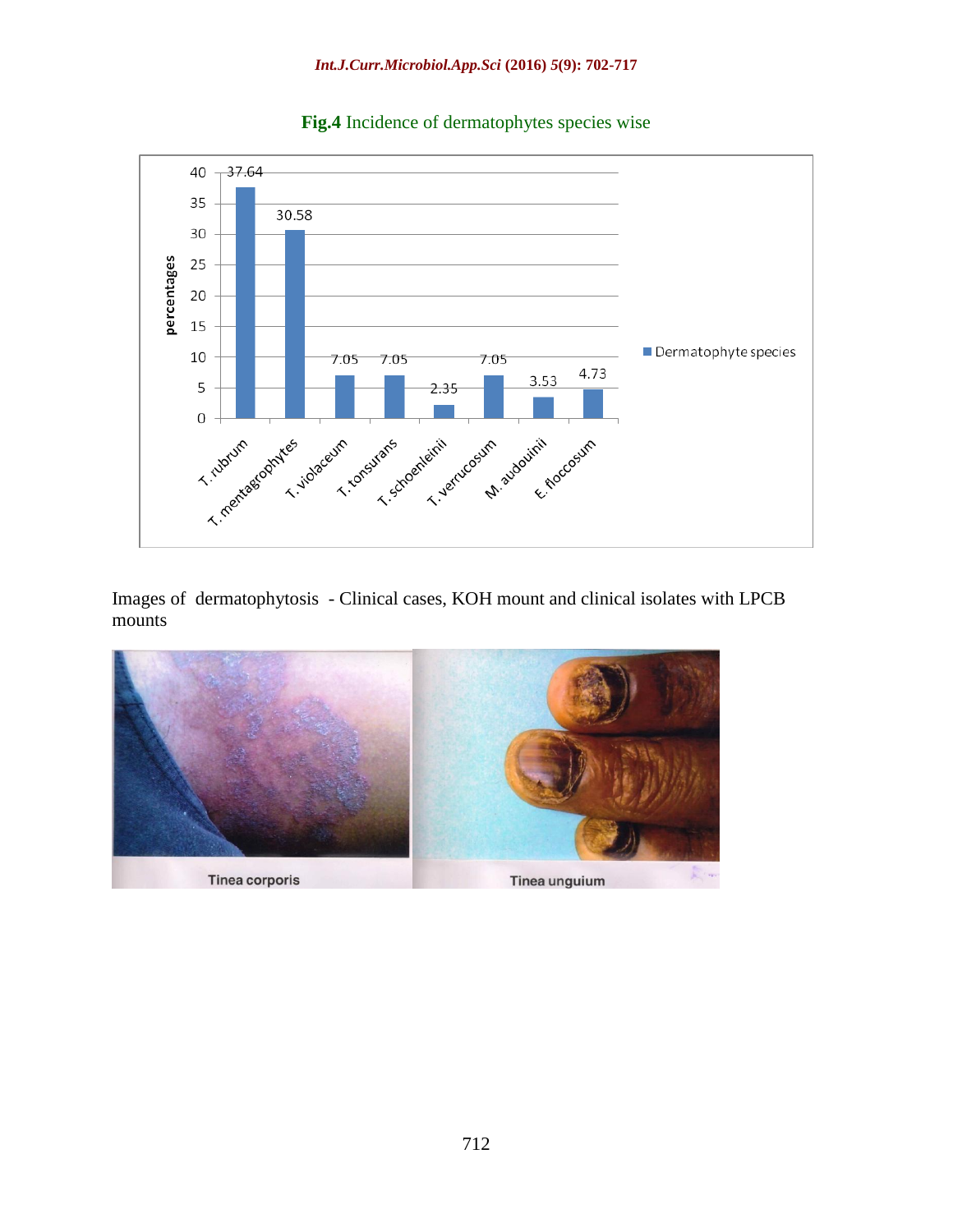

**Tinea cruris** 

**KOH Preparation** 







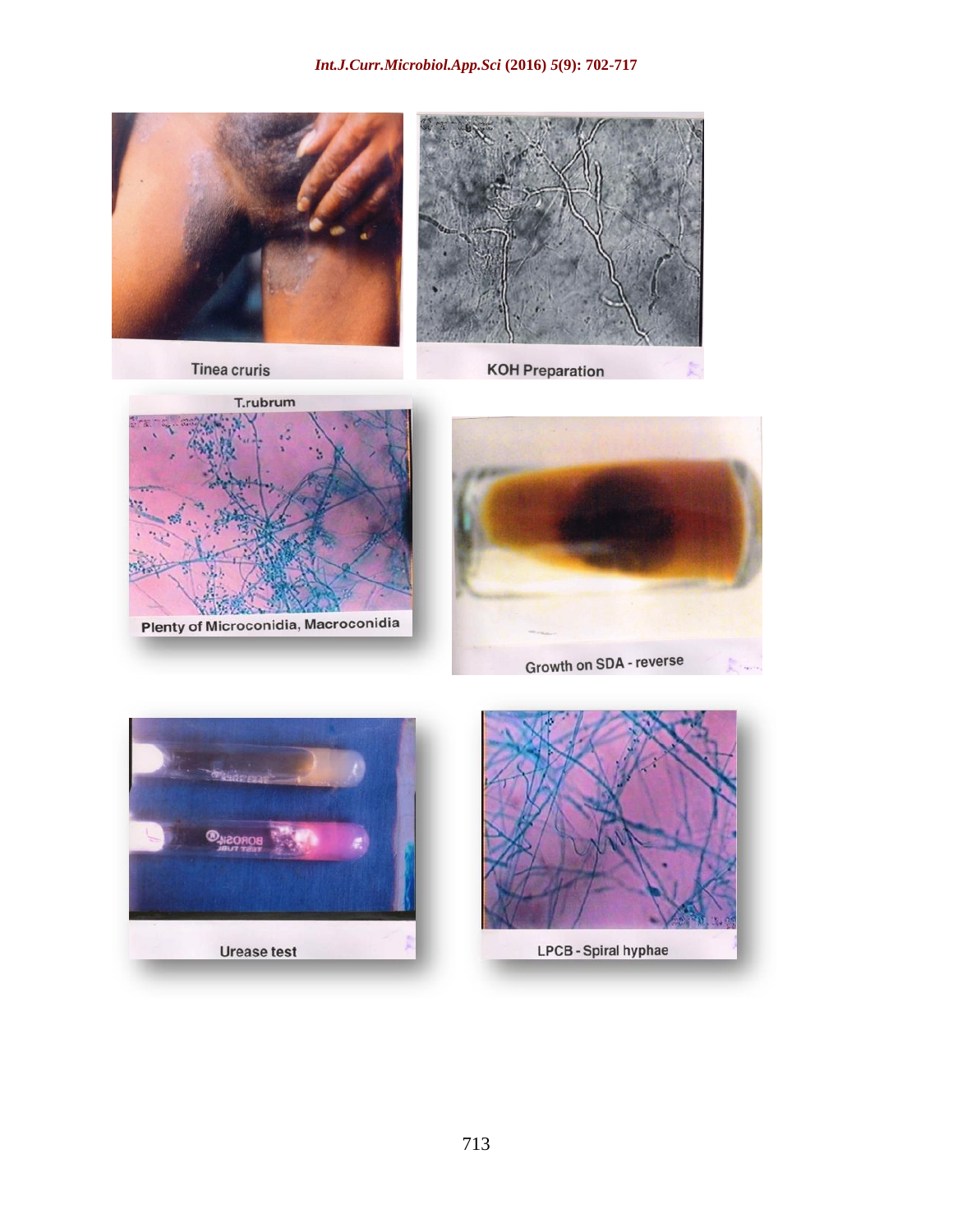





**Growth on SDA** 



**LPCB - Favicchandeliers** 



**Growth on SDA** 

Among all the clinical types *Tinea corporis* was the predominanat one 55(44%) followed by *T. corporis* with *T. cruris* 30(24.8%). This finding is similar to the study conducted by Poluri *et al.,* 2015. The least incidence was found to be of *T. pedis* (0.8%), T. mannum (1.6%) and *T. barbae*



**LPCB - Macroconidia** 

(2.4%) in our study. The highest incidence of *T. corporis* among cases of dermatophytosis was also noted by several workers, Mathur *et al.,* 2012; Bose *et al.,* 2013 and Ramaraj *et al.,* 2016 (Table 5).

In our study, fungal infection in clinical samples was detected by direct microscopy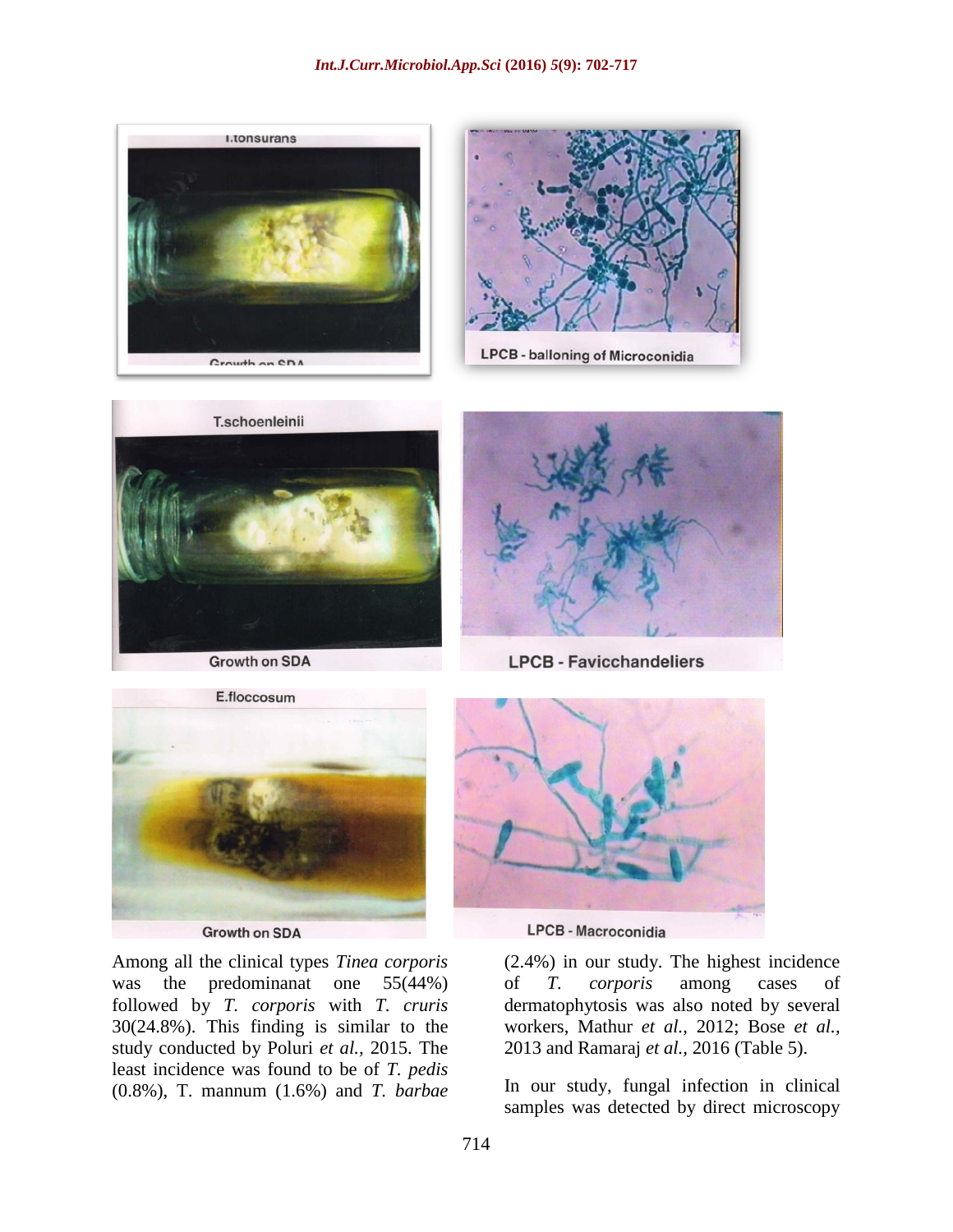using 20% KOH mount which later on confirmed by culture using SDA with actidione as shown in Table 6.The correlation of direct microscopy and culture positive was seen in 85 (68%) of the 125 cases. Direct microscopy was positive in 111(88.8%) cases and culture was positive in 94 (75.2%). This shows that direct microscopy by KOH mount is useful screening technique in the laboratory diagnosis of dermatophytosis. KOH positive and culture negative were 20 (16%). KOH negative and culture negative were 8 (6.4%). This study is in accordance with the study of Gupta *et al.,* 2014; Doddamani *et al.,* 2013, who reported 55% and 65% KOH positivity and 46% and 39% culture positivity.

In the present study, *T. rubrum* 32 (37.64%) was the most common species isolated, followed by *T.mentagrophytes* 26(30.58%), Table 7. This was in correlation with other studies conducted by Mohanty *et al.,* 1998; Singh *et al.,* 2003; Peerapur *et al.,* 2004 and Poluri *et al.,* 2015. Other species isolated in our study was *T. violaceum*, *T. tonsurans*, T. verrucossum (7.05%) each. *E. floccosum* 4(4.73%), *M. audouinii* 3(3.53%) and T. schoenleinii 2 (2.35%).

The correlation between species isolated and the clinical types was shown in the Table 8. In our study all the three genera of dermatophytes, that is *Trichophyton*, *Epidermophyton* and *Microsporum* have been isolated as the causative agents. *T. rubrum* (37.64%) was the commonest causative agent in majority of clinical types followed by *T.mentagrophytes* (30.58%) which is similar to other studies conducted by Peerpur *et al.,* 2004; Doddamani *et al.,* 2013. In *Tinea capitis* 5 (4%) cases, we have isolated *T. violaceum*(3), *T. tonsurans* (1) and *T. verrucosum* (1) which is similar to the findings of Peerpur *et al.*, 2004; Poluri *et al.,* 2015 study.

Our study was compared with reports of dermatophytosis in South and Northern parts of India, (Table 9). Studies showed that *T. corporis* is the most common clinical type and *T. rubrum* followed by T. mentagrophyte is the most common etiological agent in most of the studies, except in study conducted by Gupta *et al.,* and Reena Ray Ghosh *et al.,* 2014 in their study showed that T. unguium is the common clinical type but *T. rubrum* and *T. verrucosum* are the commonest causative agents, which is in contrast to our study.

In conclusion, dermatophytosis is a common public health problem affecting all age groups in our area and usually seek medical advice for cosmetic reasons. The present study reveals that *T. capitis* is the commonest clinical type in children and *T. corporis* in adults. Males were more frequently affected than females. The commonest isolates were *T. rubrum* followed by *T.mentagrophytes*. Dermatophytosis diagnosis based on clinical findings confirmed by the wet mount using KOH is useful screening technique followed by gold standard culture using SDA with actidione is best method for diagnosis and appropriate treatment of the patient. Use of nonocclusive absorbent cotton garments and good hygiene prevent ring worm infection.

Funding: No funding source

Conflict of interest: None declared

# **Acknowledgements**

I sincerely thank our former Professor and HOD of Microbiology, Dr. K. Sree Rama Rao, M.D. Dr. S. Subbarayuda, M.D. Dr. S. Lalitha, M.D and Dr. M. Raja Rajeswari, M.D, for their valuable guidance without which the study could not have been completed. I thank Dr T. Surya Prakash Rao,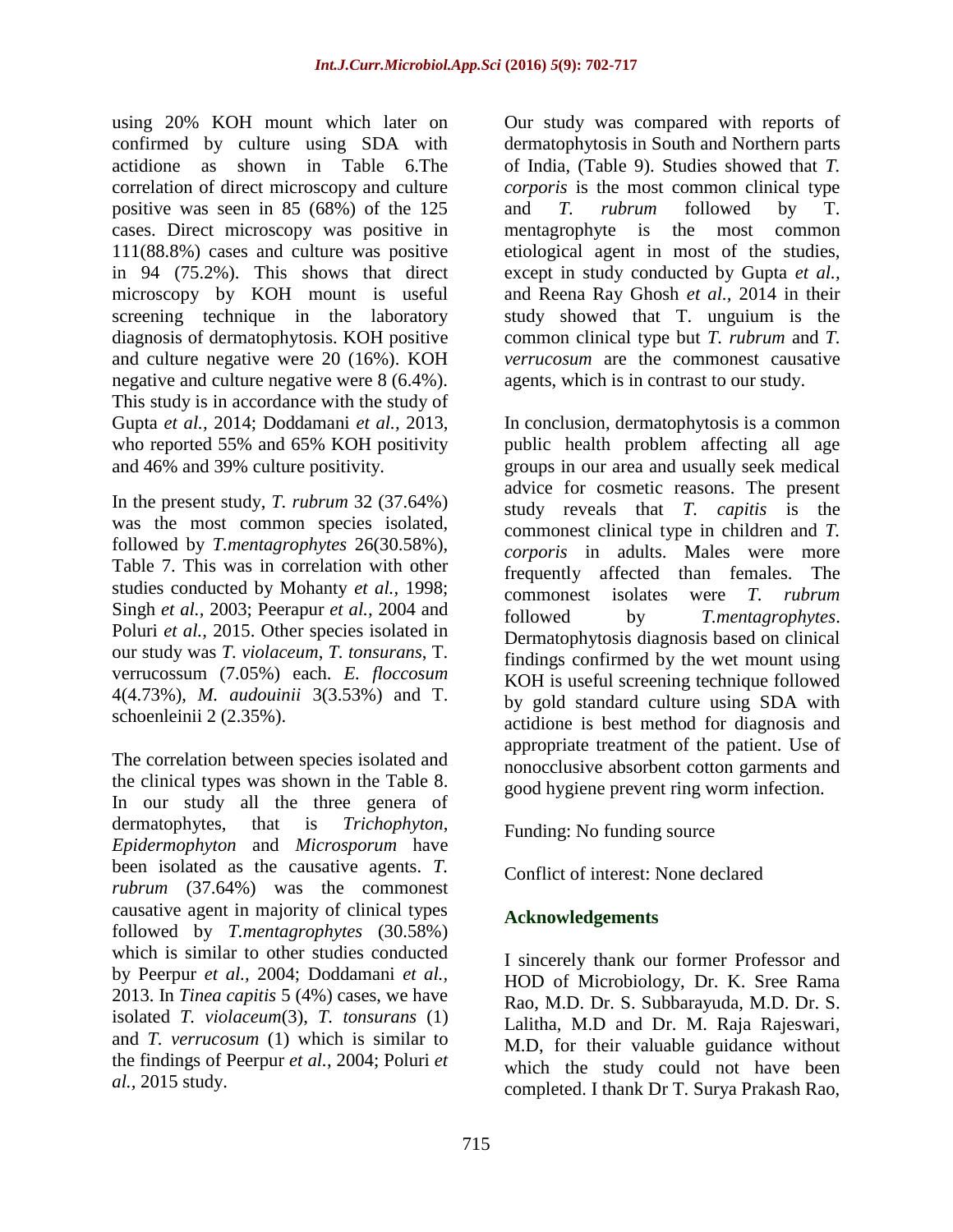M.D. D.D. Professor & HOD of Department of Dermatology for his help in procuring the samples. I also sincerely thank all the teaching and nonteaching staff of Department of Microbiology, NRI Medical College & GH for their support.

## **References**

- Bose, *et al.* 2013. Clinico-mycological profiles of Dermatophytosis in a tertiary care rural Hospital, *IJBAR,*  04(01): 31-34.
- Damle, A.S., Fule, R.P. *et al.* 1981. Mycology of cutaneous fungal infections in Ambajogai, a rural area, *Indian J. Dermatol. Venereol. Leprol.,* 47(5): 266-268.
- Emmons, C.W., Binford, C.H., Utz, J.P., Kwonchung, K.J. 1977. Medical Mycology. $3^{rd}$  edition. Chapter 10, Dermatophytosis. (Lea and Febriger, Philadelphia ), P.117-67.
- Emmons, C.W. 1934. Dermatophytes; natural grouping based on the form of the spores and accessory organs. *Arch. Dermatol. Syphilol.,* 30: 337- 362.
- Forbes, B.A., Sahm, D.F., Weissfeld. 2002. As (editors). Laboratory Methods in Basic Mycology, Chapter 53, In :Bailey and Scott's Diagnostic Microbiology,  $11<sup>th</sup>$  Edn. Mosby: st. Louis, P.711-97.
- Gupta, C.M., *et al.* 2014. Current trends of clinicomycological profile of dermatophytosis in Central India, *JDMS,* vol.13, issue 10, pp 23-26.
- Koneman, E.W., Allen, S.D., Janda, W.M., Schreckenberber, P.C. Win, W.C. 1997. Color Atlas and Textbook of Diagnostic Microbiology.  $5<sup>th</sup>$  ed. Philadelphia: JB Lippincott.
- Kanwar, A.J., *et al.* 2001. Superficial fungal infections. In; Valia AR, editors. IADVL textbook and atlas of

dermatology  $2^{nd}$  ed. Mumbai: Bhalani Publishing House; 2001, p215-58.

- Mathur, M. *et al.* 2012. Epizoonosis of Dermatophytosis: A Clinico-Mycological study of dermatophytic infections in Central Nepal. *Kathmandu Univ. Med. J*., 37(1): 30- 3.
- Mohanty, J.C., *et al.* 1998. Incidence of dermatophytosis in Orissa. *Indian J. Med. Microbiol.,* 16: 78-80.
- Poluri, *et al.* 2015. ClinicoMycological study of Dermatophytosis in South India, *J. Lab. physicians,* Vol-7/issue2, 84-89.
- Philpot, C.M. 1997. Some aspects on the epidemiology of tinea. *Mycopathologia,* 3: 62.
- Peerapur, B.V., *et al.* 2004. Clinicomycological study of dermatophytosis in Bijapur. *Indian J. Med. Microbiol.,* 22: 273-4.
- Doddamani, P.V. *et al.* 2013. Isolation, Identification and Prevelance of Dermatophytes in Tertiary Care Hospital in Gulbarga District. *People's J. Scientific Res.,* Vol.6(2), p 10-13.
- Ramraj, V., *et al.* 2016. Incidence and prevalence of dermatophytosis in and around Chennai, Tamilnadu, India. *Int. J. Res. Med. Sci.,* Vol 4, Issue 3, 695-700.
- Reena Roy Ghosh, *et al.* 2014. Clinicomycological profile of dermatophytosis in a Tertiary care Hospital in West Bengal –an Indian Scenario. *IJCMAS,* Vol 3, Number 9 pp 655-666.
- Ranganathan, S. *et al.* 1995. Effect of socioeconomic status on the prevalence of dermatophytosis in Madras, *Indian J. Dermatol. Venreol. Leprol.,* 61(1): 16-8.